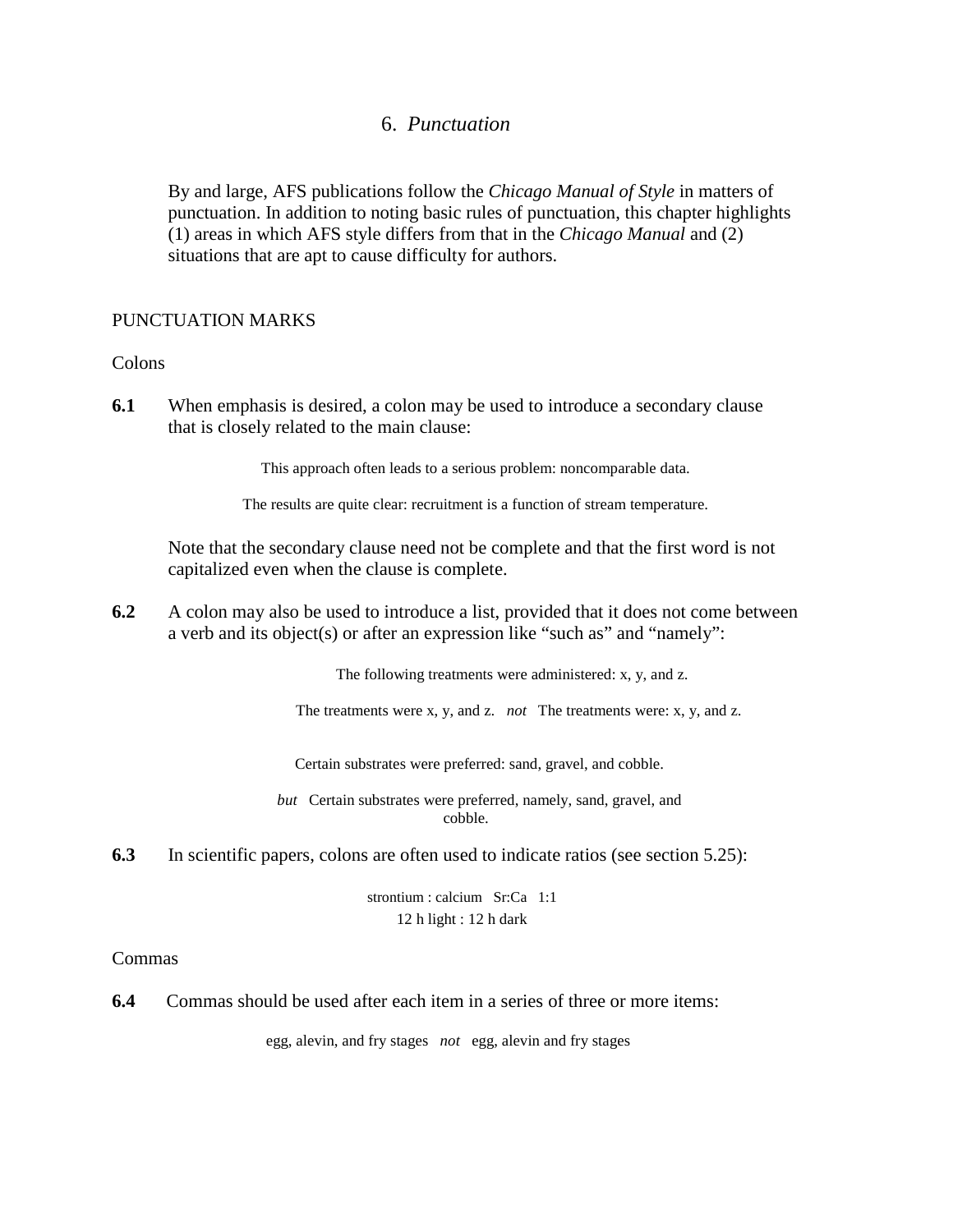**6.5** With the exception noted in section 6.7, commas should be used after long introductory phrases:

After an acclimation period of 72 h, the fish. . . .

They may be omitted after short introductory phrases, however:

One week later the fish. . . .

By 1999 the situation had changed.

**6.6** With the exception noted in section 6.7, commas should be used to separate independent clauses that are joined by the words "and," "but," "for," "or," "so," and "yet":

> Previous research suggested that survival was density dependent, and our findings strongly support that conclusion.

Commas should not be used when one clause shares its subject with another clause:

We collected additional data and performed an analysis of variance on the expanded data set.

**6.7** Commas should not be used after introductory phrases that are associated with the second independent clause in a compound sentence or to separate independent clauses with a common introductory phrase:

> Specimens were obtained by gill netting, and although the samples were not as large as expected they were adequate for our purposes.

At the laboratory, DNA samples were extracted from the fish and electrophoresis was performed to determine whether the populations were genetically distinct.

**6.8** Semicolons should be used instead of commas to separate independent clauses that are joined by one of the following adverbs:

| also         | anyway      | besides      | consequently |
|--------------|-------------|--------------|--------------|
| finally      | furthermore | hence        | however      |
| incidentally | indeed      | instead      | likewise     |
| meanwhile    | moreover    | nevertheless | next         |
| otherwise    | still       | then         | therefore    |
| thus         |             |              |              |

Tests showed no significant differences between groups 1 and 2; therefore, these groups were pooled in subsequent analyses.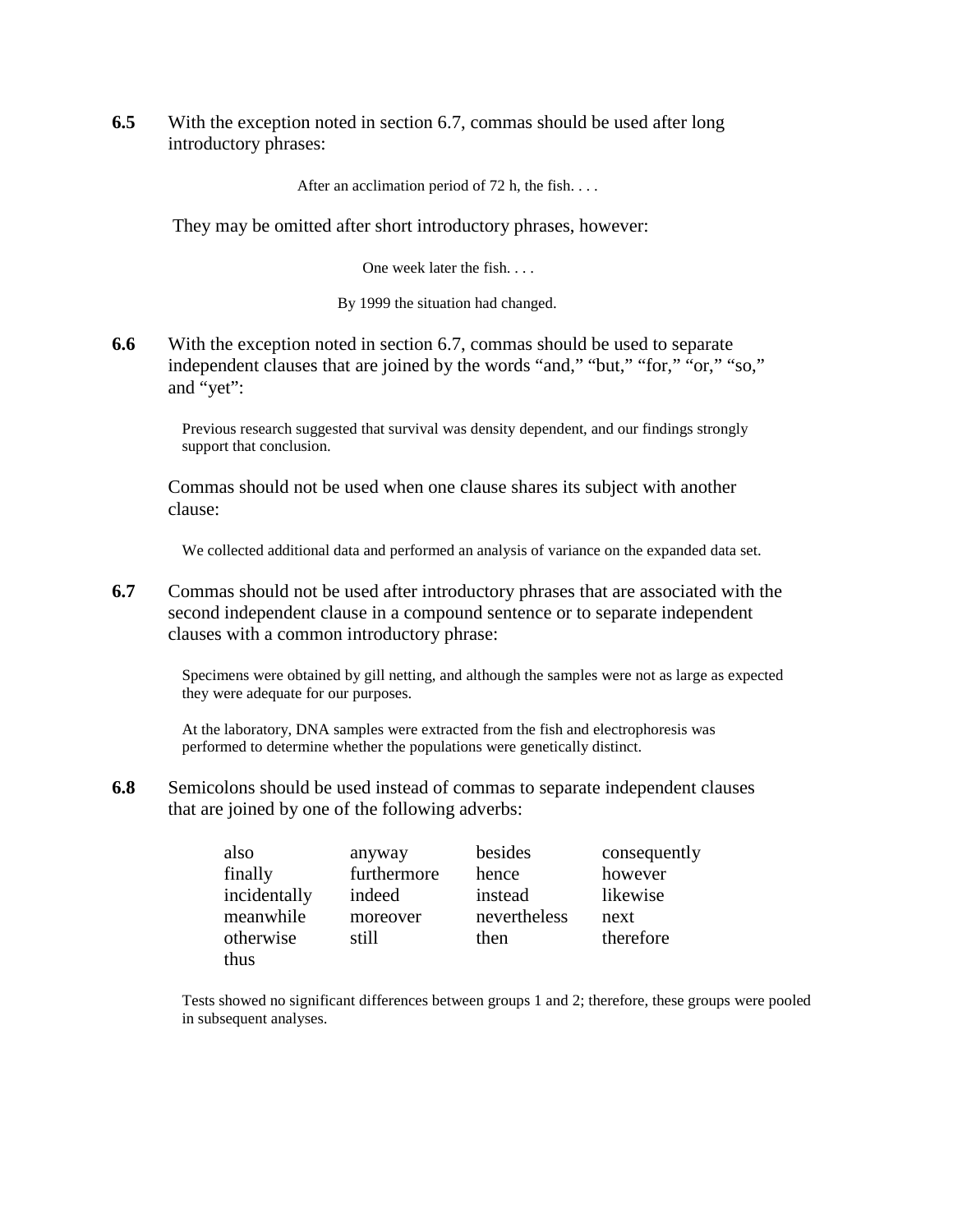**6.9** Commas may be used with appositives (i.e., two terms referring to the same thing) and material of a parenthetical nature:

The dependent variable,  $y_t$ , was defined as. . . .

The study area, which comprises all or part of three administrative districts, . . .

In some cases, however, it may be preferable to put such material within parentheses per se.

Ellipses (Sequences of dots)

**6.10** Ellipses are used to indicate omissions in quotations:

"Fisheries management draws on bioenergetics, genetics, . . ., and other specialties." "This finding was considered definitive. . . ."

Note that the dots are separated by spaces and that four dots are used when the omission occurs at the end of a sentence.

Em and En Dashes

**6.11** Dashes of two different lengths serve different purposes in formal writing. The longer ones, which are called em dashes, are used to emphasize material of a parenthetical nature:

Determining the toxicity to fish—the principal goal of the experiment—was problematical.

**6.12** The shorter ones, which are called en dashes, are mainly used to indicate a range of numbers or other sequential items:

6–10 mm May–July 1996

Note, however, that hyphens are used with nonsequential numbers:

Project 83-465

**6.13** In AFS publications, en dashes are also used as a replacement for "and," "to," and "at" in compounds:

Beverton–Holt length–weight relationship University of Wisconsin–Madison

Hyphens should be used in compounds not involving "and," "to," or "at":

length-frequency analysis [i.e., of the frequency distribution of lengths] Smith-Root [compound legal name]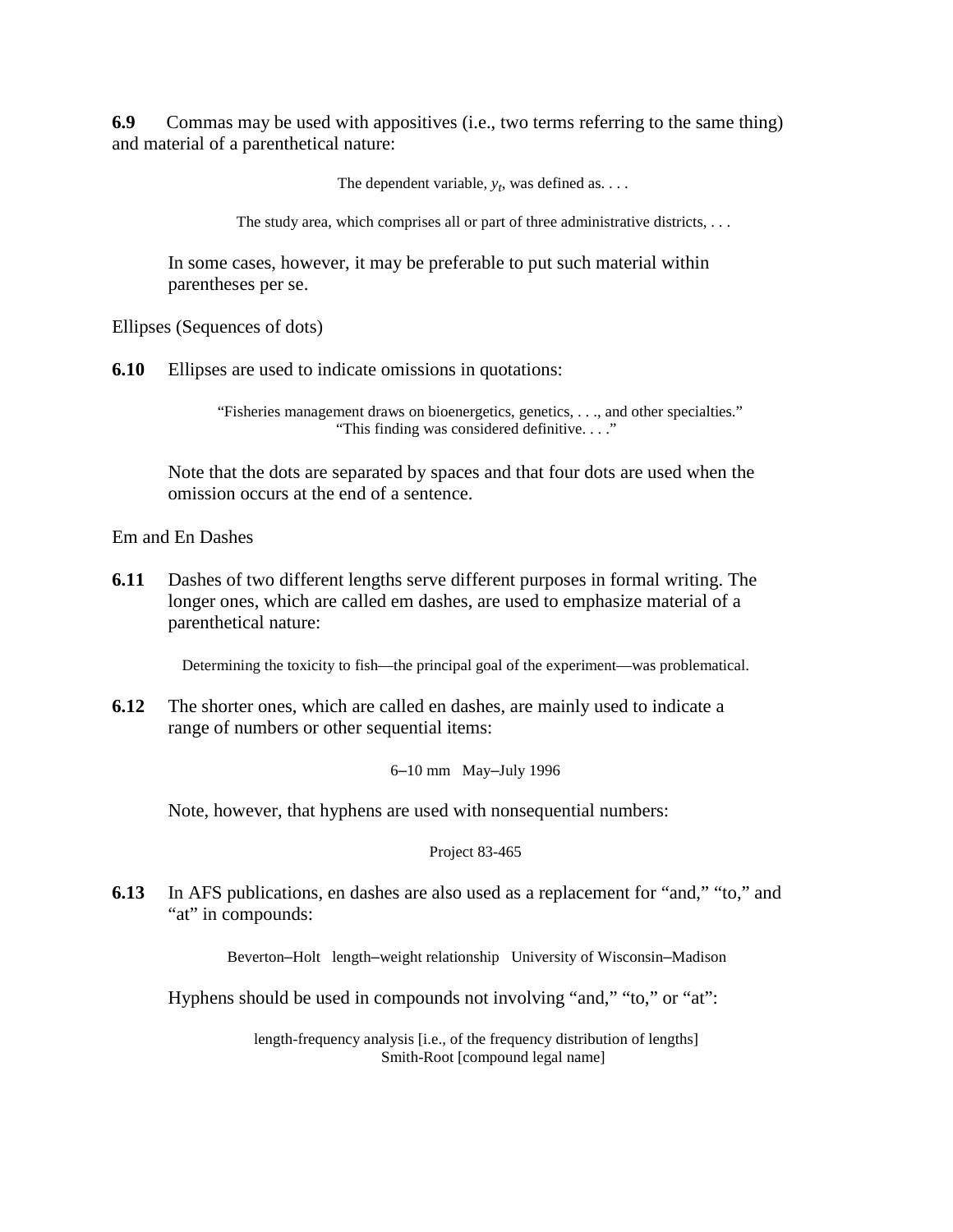Forward Slashes

**6.14** In ordinary text (as opposed to mathematical expressions and special symbols), a forward slash is equivalent to the word "or." It may be used in this sense in AFS publications:

morbidity/mortality

It should never be used as a substitute for the word "and," however:

lakes and rivers *not* lakes/rivers

Hyphens

**6.15** Hyphens are used primarily in (1) compound words, (2) compound names, (3) grant and project numbers, and (4) chemical names:

gill-net fishery clear-cut areas *P*-value

Cavalli-Sforza

grant GB-6708 Project FWS-97-12

glucose-6-phosphate dehydrogenase 2,4-D

See Chapter 10 and Appendix A for additional information on the use of hyphens in compound words; see sections 6.12–6.13 for situations in which en dashes are used instead of hyphens.

**Parentheses** 

**6.16** Parentheses may be used to provide subsidiary information or indicate the equivalence between terms:

> Our goal (in addition to bringing the existing time series up to date) was to obtain more detailed data on Striped Bass.

Fish without this genetic marker (hereafter, "strays"). . . . .

Parentheses are particularly useful in long or complex sentences.

**Semicolons** 

**6.17** The most common use of semicolons is to connect closely related clauses:

The finding of . . . was highly unusual; as a result, we. . . .

See section 6.8 for additional information on this use of the semicolon.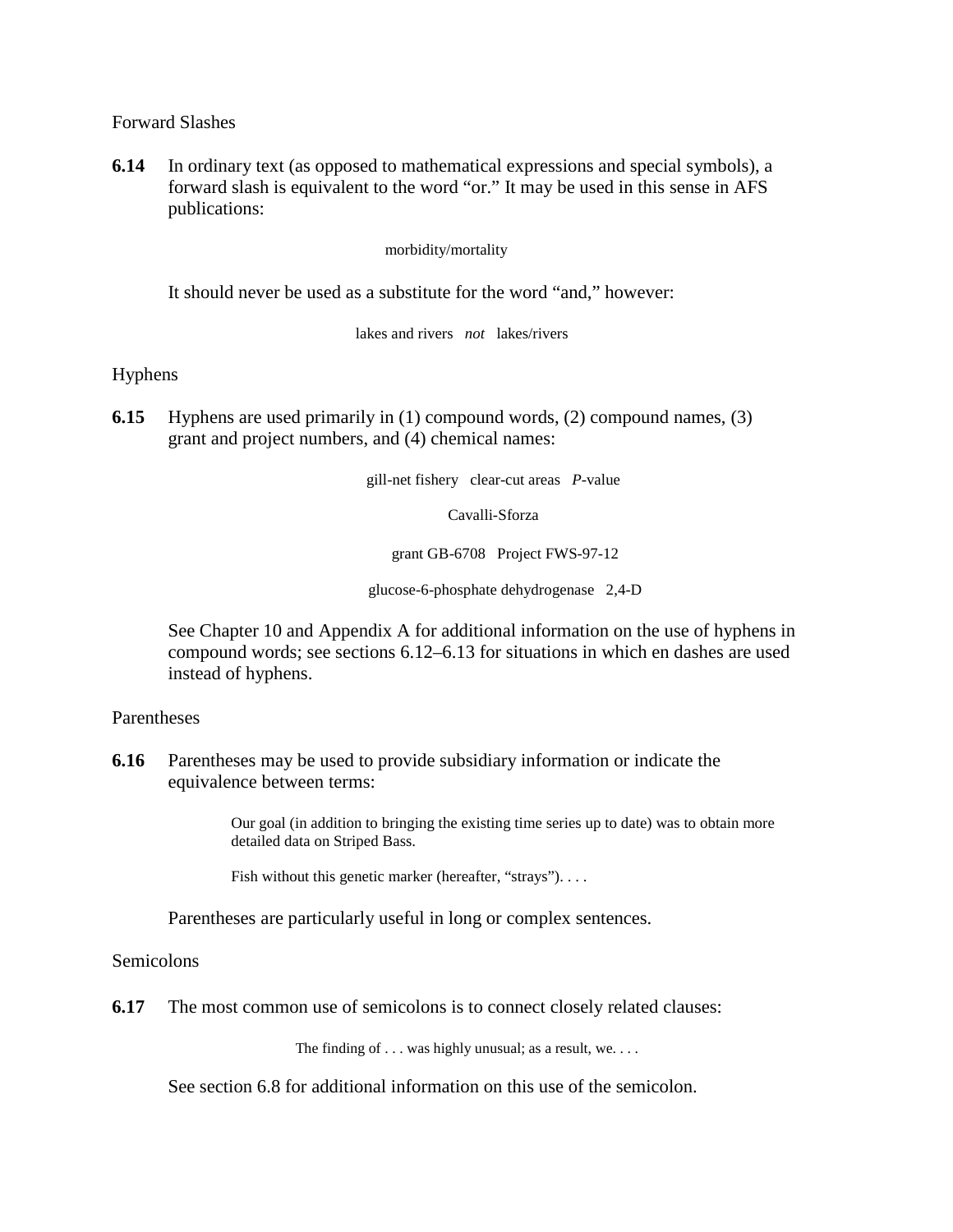**6.18** Semicolons may also be used to separate items in a list when the items are numerous or contain commas:

> We obtained fish samples from the following reaches (indicated by river kilometers): 67–73, which is free-flowing; 47–51, which is impounded by the dam; and 6–11, which is largely regulated by dam operations.

**6.19** In AFS publications, semicolons are also used to separate citations and to separate closely related items from others within parentheses:

(Smith 1999; Thompson 2001)

 $(F_1, 29 = 7.98, P = 0.034;$  Table 1)

## USE WITH QUOTATION MARKS, ITALICS, AND BOLDFACE

- **6.20** In expressions involving quotation marks, periods and commas are always placed inside the quotation marks and colons and semicolons are always placed outside of them. Dashes, question marks, and exclamation points are placed inside the quotation marks when they are part of the quoted material and outside when they apply to the entire sentence (see the examples in section 7.4)
- **6.21** Punctuation marks should be in ordinary type even when they come immediately after terms in italic or boldface type:

. . . populations of rainbow trout *O. mykiss*, which. . . .

. . . the variance–covariance matrix **X'X–1** .

### LISTS

Lists of the variables in a mathematical expression are dealt with in section 4.8.

Other lists may either be run into the text or set off from it in one or more columns. In either format, the items must be grammatically the same (e.g., all nouns, verbal phrases, complete sentences, and so forth). The items may be numbered or bulleted if this facilitates comprehension, but letters may not be used.

**6.22** A run-in list forms a natural part of a sentence:

The study had three goals: (1) to determine overall species richness in the lower portion of the river, (2) to determine the distribution of individual species by habitat type, and (3) to identify any changes in species richness and distribution since the construction of the dam.

Run-in lists are most appropriate when the number of items is small. If numbers are used, they should be enclosed in parentheses; semicolons may be substituted for commas when there are commas within the items themselves (see section 6.18).